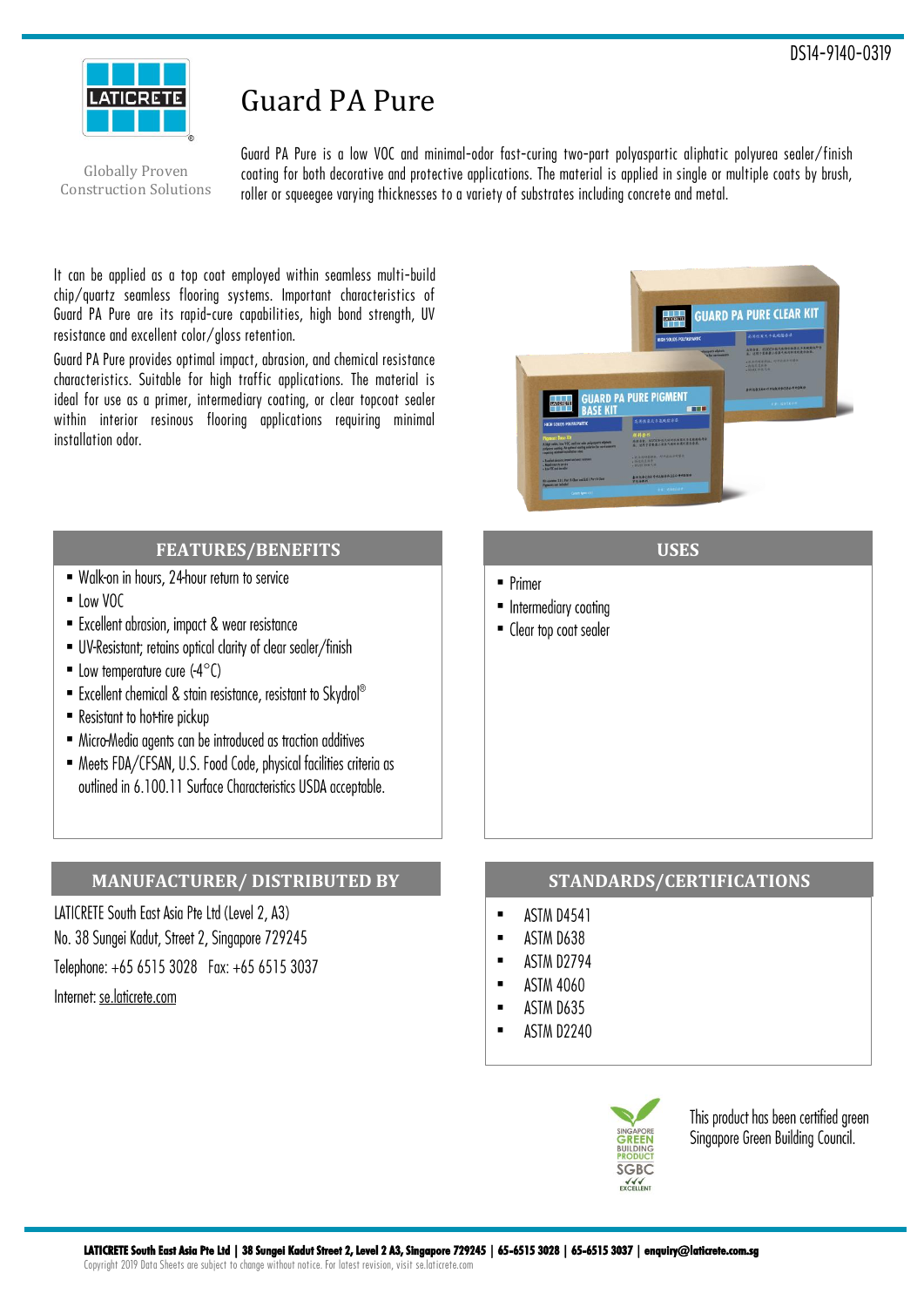# Packaging

**Clear Units:** 7.6 L Clear Kits: Part A: 3.8 L Part B: 3.8 L **Pigment Base Units:** Part A: Short Filled 2.8 L in 1 3.8 L pail Part B: 3.8 L

#### Approximate Coverage

| Dry Film Thickness: (mm) | $m^2$ Per Coat/L |
|--------------------------|------------------|
|                          |                  |
| ስ ሳሳ                     |                  |
|                          |                  |

# Shelf Life

12 months unopened. Store at 4°C to 24°C in a covered area (out of the sun). Material should be kept in a cool dry place prior to application.

#### Color

Guard PA Pure is available in a water-clear gloss finish as well as all standard LATICRETE® colors, including safety colors.

#### **Limitations**

Not intended for use over countertops .

# **Cautions**

# FOR PROFESSIONAL USE ONLY

- Thoroughly read all technical data sheets, application guidelines, . warranty disclaimers and Safety Data Sheets (SDS) prior to use. Application quides depending on the dye system employed are available at se.laticrete.com.
- Polyaspartic aliphatic polyurea products contain chemical . ingredients that are considered hazardous. Read the container label warning and SDS prior to use.
- Wear safety eye protection and safety gloves when applying. . Contact with eyes may cause irritation. Flush eyes with water for 15 Minutes, if symptoms persist seek medical attention.
- Tape color transition lines firmly to reduce dye "bleed" under . taped line.
- Material should be kept in a cool dry place prior to application .
- Maximum Re-coat time: 24 hours .

Mock-ups and field test areas are required in order to validate performance and appearance related characteristics (including but not limited to color, inherent surface variations, wear, anti-dusting, abrasion resistance, chemical resistance, stain resistance, coefficient of friction, etc.) to ensure system performance as specified for the intended use, and to determine approval of the decorative flooring system.

# **TECHNICAL DATA**

# **Physical & Working Properties**

| <b>Physical Properties</b> |                                        |
|----------------------------|----------------------------------------|
| Pot Life                   | 45 Minutes at 25 °C                    |
| Mixing Ratio               | 1.0 Part A; 1.0 Part B by Volume       |
| Tensile Strength           | 4500 to 5000 psi (31 - 34.5 MPa)       |
| Impact Resistance          | Direct/Reverse 160/160                 |
| l Sand Ahracion            | 38 Liters Sand / 1 Dry mil (Piamented) |

| 38 Liters Sana/ i Dry mii (Pigmentea) iu Adiusioni Specifications are subject to change without notification. Technical data shown in product data sheets are typical but reflect laboratory test procedures conducted in laboratory conditions. Actual field performance and test results will depend on installation methods and site conditions. Field test results will vary due to critical job site factors. All recommendations, statements and technical data contained in this data sheet are based on tests we believe to be reliable and correct, but accuracy and completeness of said tests are not guaranteed and are not be construed as a warranty or guaranty of any kind. Satisfactory results depend upon many factors beyond the control of LATICRETE International, Inc. User shall rely on their own information and tests to determine suitability of the product for the intended use and user assumes all risk, loss, damage, expense and liability resulting from their direct use, indirect use or consequential to their use of the product. LATICRETE shall not be liable to the buyer or any third party for any injury, loss or damage directly or indirectly resulting from use or inability to use the product.

# **INSTALLATION**

#### **Surface Preparation**

Surfaces to be coated must be free of grease and any other contaminants that may impede adhesion. Always check the surface for any bond inhibitors prior to application. Any repairs must be addressed prior to application and should be repaired in accordance with ICRI standards. A moisture emission measurement system is necessary to assess the moisture drive of a concrete slab prior to installation of any toppings or coatings. The transmission rate must not exceed three pounds per 1,000 square feet per 24 hours. The relative humidity of the slab must not exceed 75% as tested per ASTM F2170 Relative Humidity in Concrete Slab test. If there is a moisture emission situation in excess of the above rate, use MVB. The application process will depend on the system being installed, reference appropriate specification for details. Guard PA Pure may be used as a top-coat or applied direct to concrete. Concrete must be ground to an ICRI CSP-2 profile or the equivalent of 30-60-grit sandpaper. This profile is achieved with a surface grinder equipped with metal bond diamonds.

# **Mixing**

Maintaining a consistent storage temperature prior to application will maximize working time.

# **Pigmented Coatings**

Add full contents of LATICRETE Polyaspartic Pigment pack directly into short filled Part A Tint Base. Mix pigment into Part A with a slow speed drill mixer for 2 minutes to fully disperse the aspartic piaments. Failure to properly mix piaments may lead to an inconsistent finish and reduced product performance.

#### Mixing Part A with Part B

Mix part A and part B in equal parts (1:1) using a clean, dry working vessel. Use a paddle mixer on slow speed for 2 minutes. Avoid overmixing or creating a vortex that would introduce air. Do not mix below the dew point, which will shorten the pot life. No induction time is required prior to use. If micro-media agents (e.g. Grip Traction Additive)